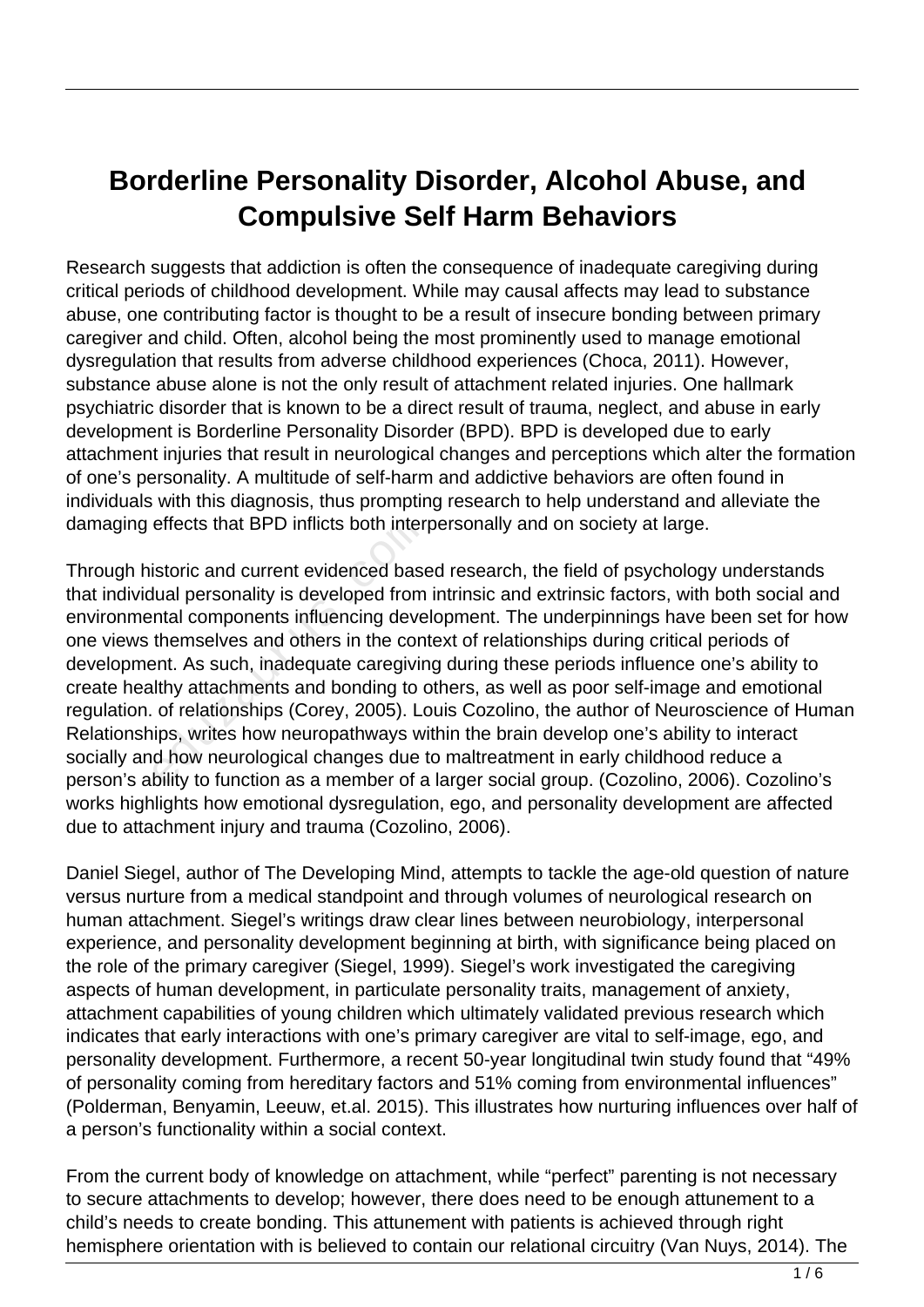importance of such knowledge indicates the value of inter-personal connections and its effect on our ability to regulate emotion and overall functionality within one's daily life. Siegal expands upon his views of attachment and indicates that when inadequate caregiving is experienced, one is not able to uphold personal identity which leaves one sensitive to extrinsic relationship stimuli (Siegal, 2012).

Attunement, as discussed by Dr. Alan Schore, is the article "Relational Trauma and the Developing Right Brain (2009), is best understood by the function of the right brain and how it relates to attachment, attachment injury, trauma, and psychopathy. Further, when appropriate attunement is had within relationships and when breaks in attunement occur, they are adequately repaired which leads to a secure attachment to others. These concepts tie into emotional stability and cognitive processing, as early life experiences are a time when people learn to get their needs met, what successful and negative consequences are to behavior, and how to manipulate one's world. The result of these experiences may lead to the development of personality disorders.

Borderline Personality Disorder: Disorders of the personality are a separate category within the DSM 5 and are described as "…long-term patterns of thoughts and behaviors that are unhealthy and inflexible. The behaviors cause serious problems with relationships and work. People with personality disorders have trouble dealing with everyday stresses and problems" (Medline Plus, 2017). There are currently 10 identified personality disorders in the DSM-5 with BPD being grouped as a cluster B disorder. Cluster B disorders are considered to include behaviors that are erratic, dramatic, and unpredictable (Harvard Health Education, 2000). Symptoms of BPD also include intense mood swings, anger, irritability, fear of abandonment, compromised emotional regulation, poor ego strength, intense feelings of loneliness, susceptibility to suicidal ideation, self-harm behaviors, and instability in most relationships (Harvard Health Education, 2000). d are described as "...long-term pa<br>ble. The behaviors cause serious<br>disorders have trouble dealing w<br>ere are currently 10 identified pers<br>s a cluster B disorder. Cluster B di<br>, dramatic, and unpredictable (Har<br>le intense

Further, individuals who are diagnosed with BPD are known to struggle with impulsivity, abuse substances more frequently, and are found to engage self-mutilating practices. Harvard Health reports that in severe cases one will experience panic, distorted thinking, and psychotic episodes (Harvard Health Education, 2000). In a 2009 study, reported by Current Psychiatry, indicated the suicide rate amongst BPD individuals as 3.8% and earlier studies reported 8%-10% suicide rates, which is approximately 50 times that of the average population (Berk, Grosjean, Warnick, and et.al. 2016).

Individuals with BPD are highly in-tune with mood changes of those around them and are quick to feel rejection, real or fictious. Due to the fear of abandonment, interpersonal relationships for a BPD individual are often fraught with arguments, threats, manipulation and other destructive behaviors (Harvard Health Education, 2000). With BPD individuals, their very existence depends on the approval of those within close relations, with their primary motivation to obtain and secure attachment; however, their volatile and inconsistent emotional lability is counterproductive to obtaining said goal, thus generating a cycle of abandonment and interpersonal upheaval.

A greater prevalence of depression and anxiety has been found in individuals with BPD as studies have shown that a diagnosis of depression, as defined by the DSM-IV-TR, are at 22.4% and anxiety rates at 15.2% (Kraus, Schafer, Csef, et al., 2000)., whereas in the general population positive depression scores normally run around 6.7% (NIMH, 2010). In addition to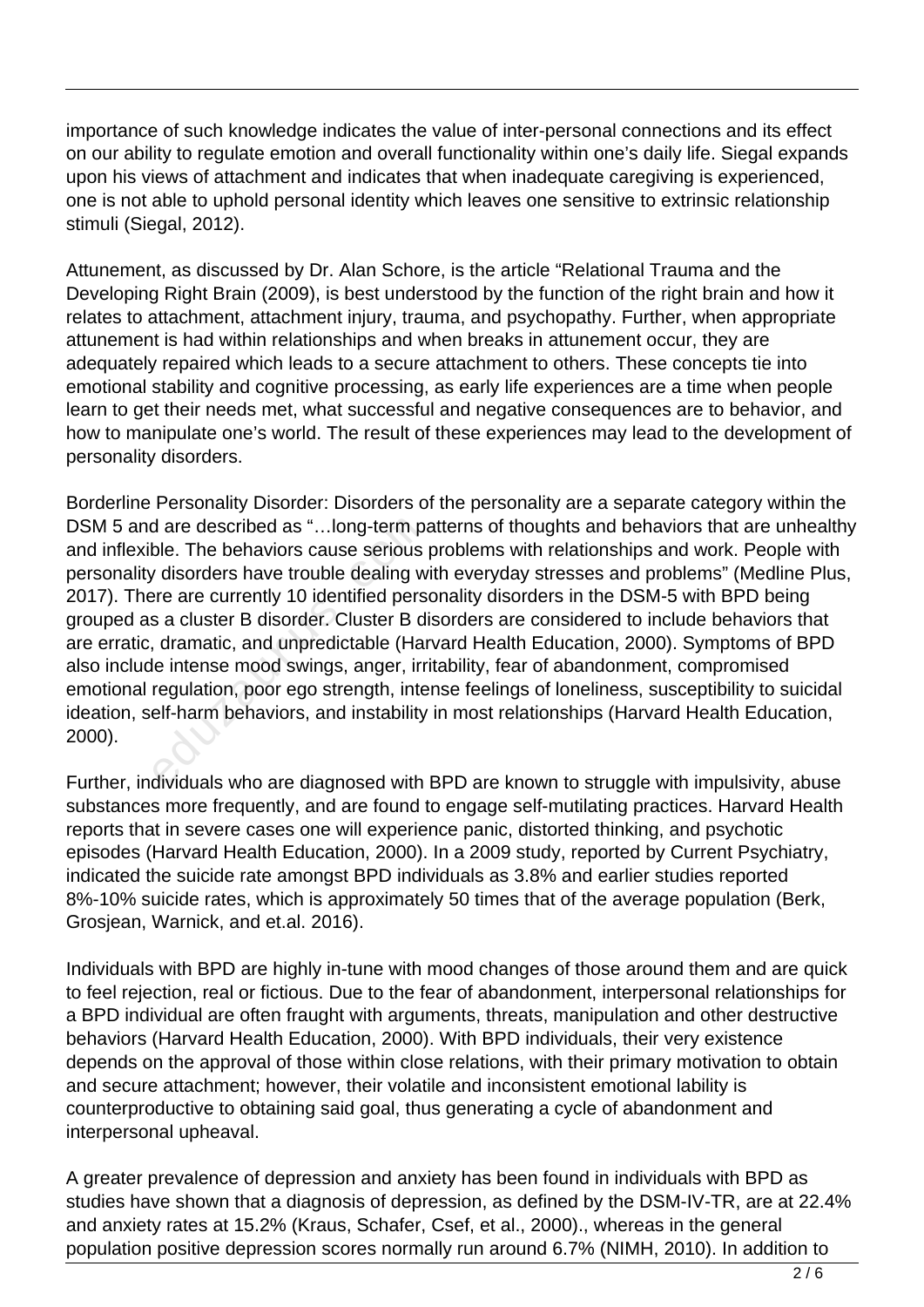depression and anxiety, patients who have been diagnosed with BPD also show higher incidence of alcohol, opioid, and cocaine related abuse (Salters-Pedneault, 2018).

As with many types of psychiatric disorders, substance abuse is often co-occurring and is thought to be used as a means of self-medication to alleviate psychiatric symptoms. BPD is often, if not always, accompanied by anxiety and difficulties with emotional regulation (Chocha, 2011). Dr. Pedro Chocha PhD of Arizona State University reports that alcohol is seen with individuals who have anxiety, due to its depressant qualities. Alcohol acts as a means of lowering anxiety, has calming properties, and with its ease of accessibility makes it readily available for use. Alcohol abuse is the number one substance of choice with 63% of BPD individuals having been diagnosed with alcohol dependence disorder (Salters-Pedneault, 2018).

In a recent study conducted by Dr. Kristalyn Salters-Pedneault PhD of Boston University reports:

There is a remarkable overlap between substance abuse disorders and borderline personality disorder. One recent study found that about 78% of adults who have been diagnosed with BPD will also have a co-occurring substance use disorder at some time in their lives, meaning the symptoms and course of BPD and the substance use disorder occur at the same time (Salters-Pedneault, 2018).

While BPD is widely considered a trauma related disorder, there is some evidence of a genetic component. Salters-Pednault PhD, reports findings that indicate BPD and alcoholism may share common genetic pathways. This may indicate that genes that put people at higher risk for BPD may also create higher risk for alcoholism (Salters-Pednault, 2018). As previously stated, the next contributing factor is environmental as the maltreatment experienced in childhood leads to susceptibility to alcohol abuse and later dependence. The combination of these two factors both increase the likelihood of the development of both conditions. Finally, a third potential reason for the link between alcohol abuse and BPD is that alcohol decreases the intense emotional feelings that BPD individuals struggle to regulate One recent study found that about<br>ave a co-occurring substance use<br>and course of BPD and the subst<br>, 2018).<br>Only 2018).<br>Only 2018 is widely considered a trauma re<br>t. Salters-Pednault PhD, reports fi<br>enetic pathways. This m

In a recent article published in Psychology Today, explains that three-quarters of those with BPD engage in self-harm behaviors; however, a study in 2008, indicated numbers as high as 90% (Sack, 2015). Self-harm behaviors are self-destructive actions that include: cutting, burning, hitting, hair-pulling, head-banging, and skin picking (Sack, 2015). These behaviors are non-suicidal gestures, instead are employed to shift mental pain to physical pain, express anger, frustration, stress, to self-punish, and are a cry for attention (Sack, 2015).

The combination of alcohol consumption and poor impulse control, place BPD individuals at high risk of self-harm behaviors. In a study published by the National Institute of Health states: a number of risk factors were found to be associated with self-mutilation, including borderline personality disorder, alcohol dependence, childhood sexual abuse, and multiple suicide attempts. Not only is self-mutilation a clinically significant problem, but when combined with a history of attempted suicide, the psychological dysfunction observed is markedly high" (NIH, 2011).

As such, with the co-occurrence of alcohol abuse and BPD, the incident of self-harm behavior greatly increases. Due to BPD individual's propensity towards poor impulse control, when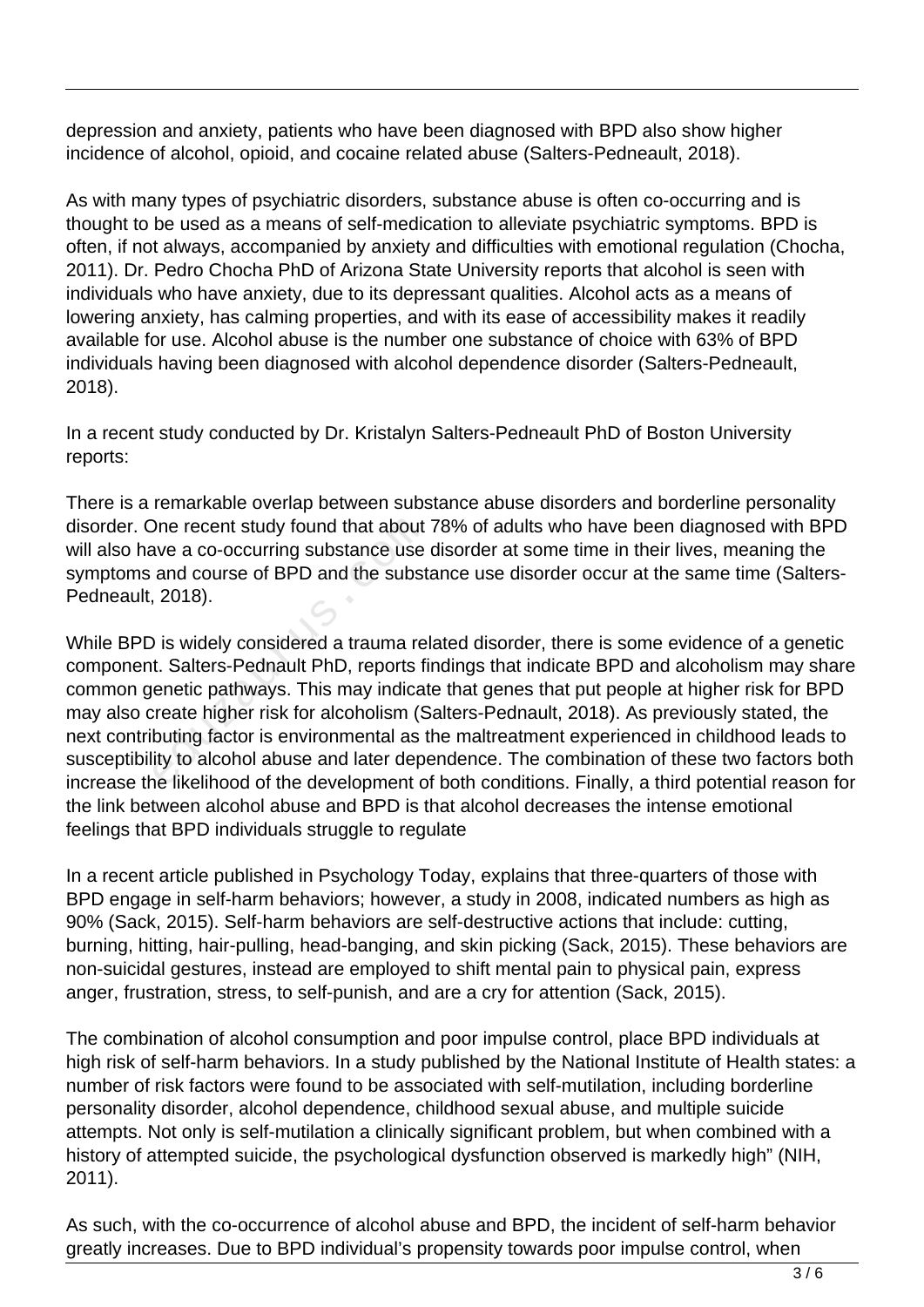combined with alcohol which acts to further reduce one's ability to control impulses, thus elevating the risk self-harm. The combination of these three elements contribute greatly the severity and distress of BPD individuals, which consequently adds another element to the difficulty in treating the disorder.

Well known throughout psychiatric communities is that the need for improved treatment protocols for those diagnosed with BPD. The Harvard Review of Psychiatry claims that "Borderline Personality Disorder accounts for nearly 20% of all psychiatric hospitalizations and outpatient clinic admissions, but only three percent of the research budget of the National Institute of Mental Health" (Harvard Review of Psychiatry, 2016). The same articles report that BPD patients experience more psychosocial stressors than those diagnosed with Bipolar disorder (Harvard Review of Psychiatry, 2016). Furthermore, BPD is one of the expensive conditions to treat, as BPD individuals can exhaust the mental health system, social support systems, as well as medical and emergency rooms due to their demanding and erratic behavior. (Cummings and Cummings, 2012). These facts and more should be given a great deal of attention as BPD presents not only a large of a public health concern, but personal anguish.

Currently, a few treatment options are used BPD which include are dialectical behavior therapy (DBT) and was created by Marcia Linehan. DBT utilizes mindfulness techniques, grounding techniques, medication, and hospitalization when necessary. Additional treatment modalities include, psychotherapy, insight-based treatments and cognitive behavioral therapy. BPD patients are likely to see a reduction in symptoms when they are able to stay in treatment for extended periods of time. Also, when a BPD patient begins to age, one begins to see a reduction in self-harm behaviors and labile responses. When medication is necessary, best practices includes, SSRI's, Tricyclics, and MAOI. The purpose of these medications is to reduce the symptoms of "…affective dysregulation and impulsive-behavioral dyscontrol, particularly depressed mood, anger, and impulsive aggression, including self-mutilation" (Oldham, et.al. 2010). Interestingly enough, while these medications were found to reduce aggression and impulsivity, there did not appear to be a reduction in anxiety and depression, which implies that these behaviors act independently from one another. (Oldham, et.al. 2010). a few treatment options are used<br>was created by Marcia Linehan. I<br>i, medication, and hospitalization<br>iychotherapy, insight-based treatn<br>e likely to see a reduction in symp<br>periods of time. Also, when a BPD<br>n self-harm beha

The significance to this understanding the correlation between BPD, alcohol abuse/dependence, and self-harm behaviors provides better treatment options that will assist BPD patients towards better psychiatric health. It is through the mastering, via understanding one's emotions and increasing awareness and attention to the nature of one's mind that individuals can begin to reshape the way the brain functions. By doing so, people can begin to experience a more harmonious existence due to the reduction of opposing structures playing against one another. The end result includes healthier relationships, a cultivation of positive emotions, and the ability to master our lives. This is in stark contrast to a life of one being held hostage emotions that can be overwhelming when left unmanaged. The ability to rewire and change one's thought patterns is the key to compassion, empathy, and understanding other's internal world as well.

The interest in this topic stems from this writer's early experience with Borderline Personality Disorder and the lack of skill possessed to treat these patients. My first place of employment after graduate school was within a county jail facility that housed 700 inmates. Of those 700, there were 550 males and 150 females. The majority of the females and to a lesser degree, many males, carried the BPD diagnosis. I was new in the field and did not have the skill necessary to treat these individuals. Most were enraged, inflamed, and manipulated staff as well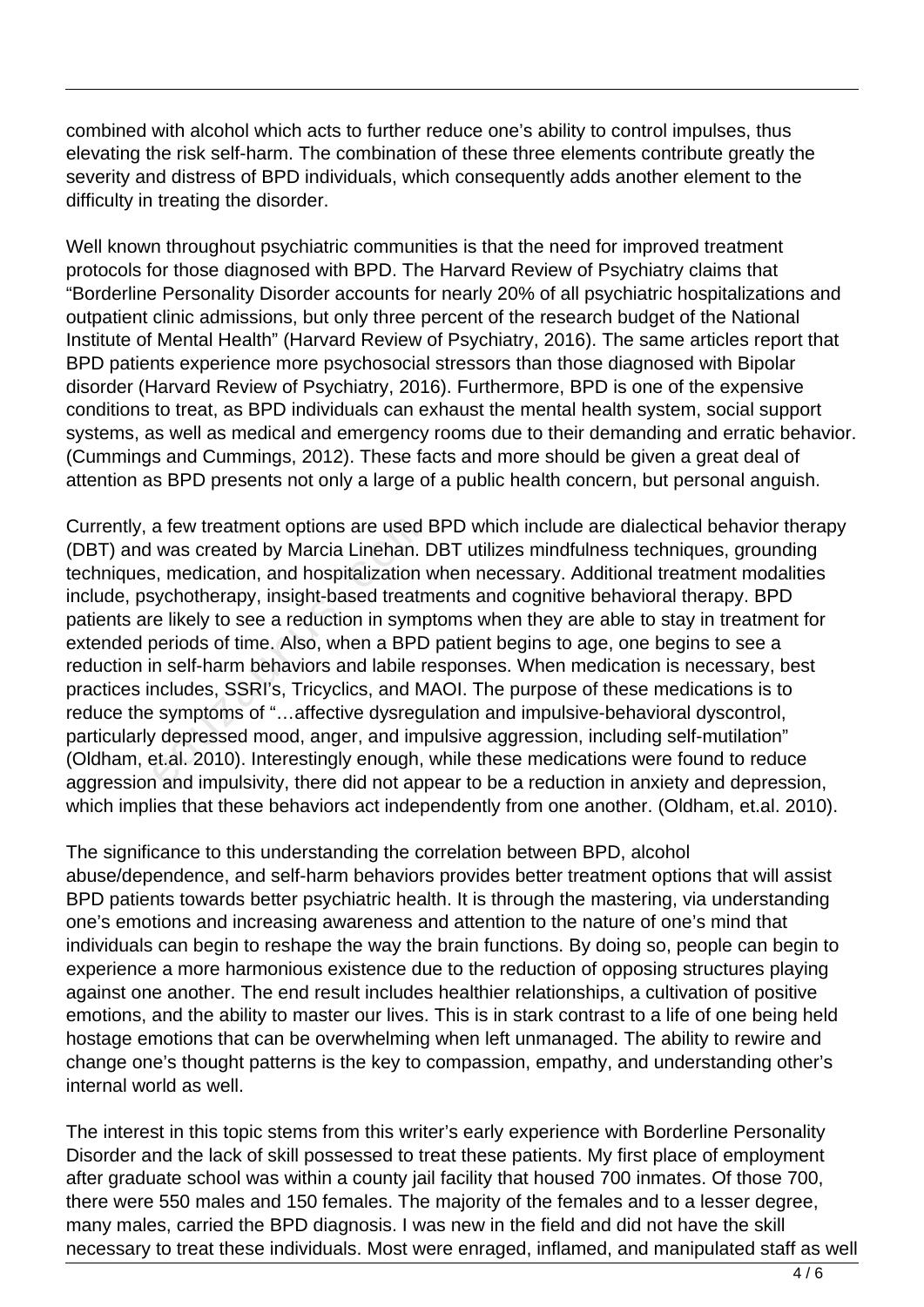as each other. For a long time after having left the position, I did not want to work with BPD patients. My own anxiety increased, I felt inept, and was just waiting for the escalation of behaviors to begin.

 After starting this degree, I decided to move towards, instead of away from my vulnerabilities and focus on where I needed the most work. Therefore, whenever there is an assignment or research article, I try to further my knowledge and understanding of BPD, so that I can be a better clinician to this population. My knowledge has grown exponentially. I continue to learn about the causes, treatments, and protocols for BPD patients. While I cannot say that I enjoy the work any more or that my treatment outcomes are any better, I can say that I do understand it more thoroughly. This has provided me with more empathy and understanding with those individuals inflicted, as truly it is typically horrific life circumstances that have created this disorder, which is no fault of the individual who carries the diagnoses.

## **References**

- Berk, M. S., Grosjean, B., Warnick, H. D., & PsyD. (2016, December 13). Beyond threats: Risk factors for suicide in borderline personality disorder. Retrieved February 17, 2019, from http://www.mdedge.com/currentpsychiatry/article/63558/beyond-threatsrisk-factors-suicide-borderline-personality-disorder eats: Risk factors for suicide in bo<br>2019, from http://www.mdedge.com<br>4-factors-suicide-borderline-persor<br>rderline personality disorder guide<br>trieved February 17, 2019, from H<br>2015://www.drugs.com/health-guide/<br>rderline pe
- Borderline personality disorder guide: Causes, symptoms and treatment options. (2000). Retrieved February 17, 2019, from Harvard Health Education, https://www.drugs.com/health-guide/borderline-personality-disorder.html
- Borderline personality disorder. (2013, July 31). Retrieved February 16, 2019, from National Institute of Mental Health, https://www.nimh.nih.gov/health/topics/borderlinepersonality-disorder/index.shtml
- Choca PhD, P. (2011). Addiction and Substance Abuse. Presentation, Arizona State University.
- Corey, G. (2005). Theory and practice of counseling & psychotherapy, international edition (7th ed.). Boston, MA, United States: Wadsworth Publishing Co.
- Cummings, N. A., & Cummings, J. L. (2012). Refocused psychotherapy as the first line intervention in behavioral health. New York: Routledge.
- Cozolino L. (2006). The neuroscience of human relationships. New York, New York: W.W Norton.
- Investigating the Co-Occurrence of Self-Mutilation and Suicide Attempts among Opioid-Dependent Individuals. (2019). Retrieved from http://Investigating the Co-Occurrence of Self-Mutilation and Suicide Attempts among Opioid-Dependent Individuals. National Institute of Health
- Kraus, M. R., Schafer, A., Csef, H., Scheurlen, M., & Faller, H. (2000, October). Emotional State, Coping Styles, and Somatic Variables in Patients with Borderline Personality Disorder Retrieved February 19, 2019, from Psychiatry Online website: http:/ /psy.psychiatryonline.org/?cgi/?content/?abstract/?41/?5/?377?ijkey=0701f212a28f98d6 be4b3a5d49cd30a74a619d61&keytype2=tf\_ipsecsha
- Medlineplus.gov. (2017). Personality Disorders: MedlinePlus. [Online] Available at: https://medlineplus.gov/personalitydisorders.html [Accessed 19 Feb. 2019].
- Oldham, J. M., Gabbard, G. O., Marcia, K., Goin, Gunderson, J., Soloff, P., Katharine, A. (2010). Treatment of patients with borderline personality disorder WORK GROUP ON BORDERLINE PERSONALITY DISORDER. Retrieved from